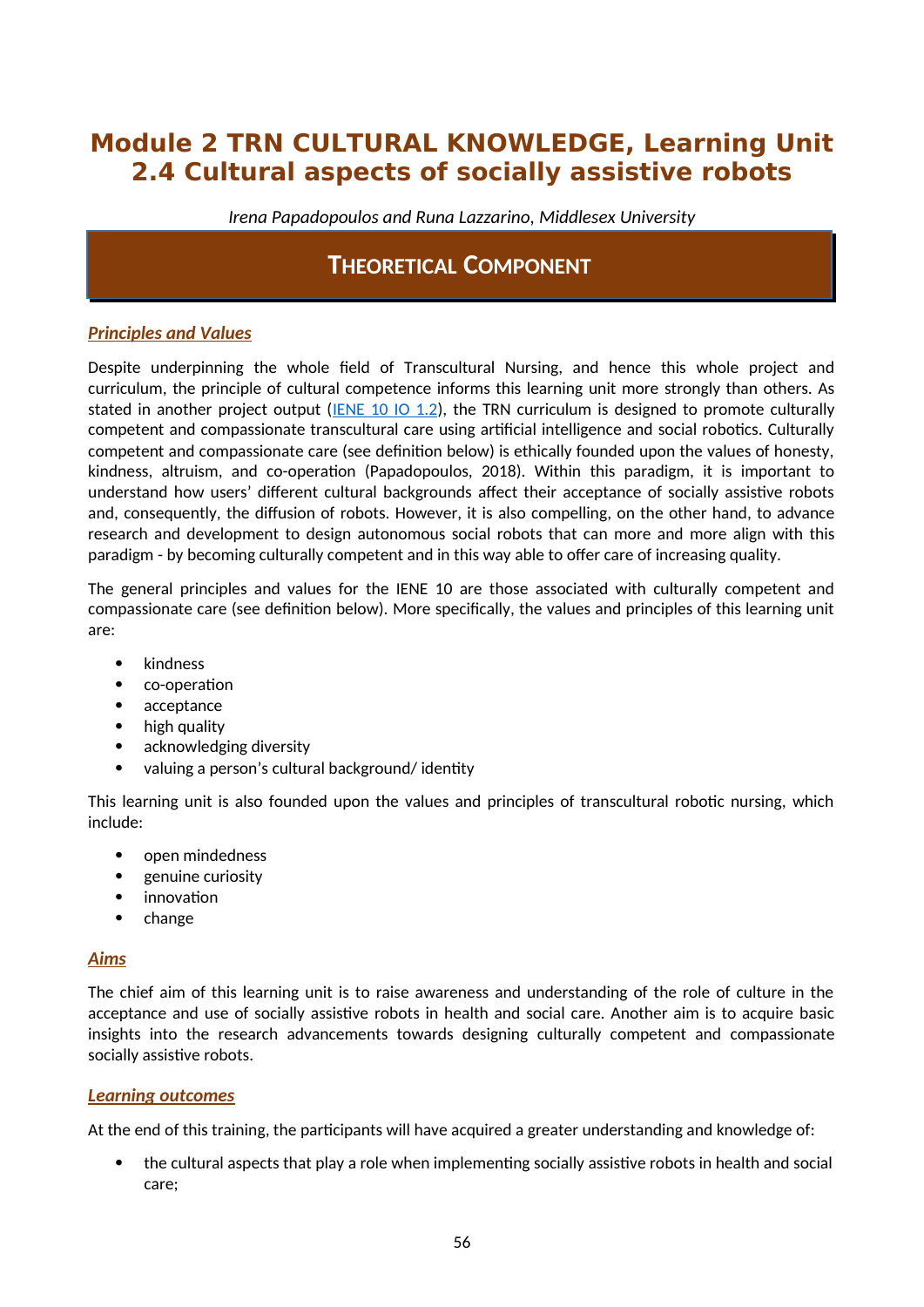- some positive and negative relations between the users' cultural backgrounds as well as demographics, and socially assistive robots' acceptance;
- the cultural influences in socially assistive robots' appearance;
- the role of culture on socially assistive robots' verbal and non-verbal communication style;
- Overview of culturally competent socially assistive robots.

### *Relevant definitions and terms*

**Culture.** All human beings are cultural beings. Culture is the shared way of life of a group of people that includes beliefs, values, ideas, language, communication, norms, and visibly expressed forms such as customs, art, music, clothing, and etiquette. Culture influences individuals' lifestyles, personal identity, and their relationship with others both within and outside their culture. Cultures are dynamic and ever changing as individuals are influenced by, and influence their culture, by different degrees ([Papadopoulos,](https://www.researchgate.net/publication/285849542_The_Papadopoulos_Tilki_and_Taylor_model_for_the_development_of_cultural_competence_in_nursing) [2006, p 10\)](https://www.researchgate.net/publication/285849542_The_Papadopoulos_Tilki_and_Taylor_model_for_the_development_of_cultural_competence_in_nursing).

**Individualism/Collectivism**. In Geert Hofstede's study of national cultures, individualism is the dimension where social networks are lax and where individuals are expected to take care of only themselves and their immediate families. At the opposite end, collectivism refers to a preference for tightly-knit social networks where individuals, their relatives or members of a particular ingroup are very close and loyal to each other. Hofstede model of national cultures' comparison – along this, and other five dimensions (i.e., Masculinity/Femininity, Uncertainty Avoidance, Long/Short Term Orientation, Indulgence/Restraint, Power Distance) – is usefully applied to investigate the diffusion and acceptance of technology in relation to culture. (Hofstede Insights, 2021)

**Culturally competent compassion.** The human quality of understanding the suffering of others and wanting to do something about it using culturally appropriate and acceptable nursing interventions. This takes into consideration both the patients' and the carers' cultural backgrounds as well as the context in which care is given [\(Papadopoulos, 2011\)](https://www.researchgate.net/publication/303885059_Courage_Compassion_and_Cultural_Competence_The_Anna_Reynvaan_Lecture_2011?_iepl%5BgeneralViewId%5D=yhV21bGZnkjrK3PdAUFayhWJxbdyCA5u151W&_iepl%5Bcontexts%5D%5B0%5D=searchReact&_iepl%5BviewId%5D=w1qPR81SRTbBSJYMoXa3g4iPMlqOXLBJCVWj&_iepl%5BsearchType%5D=publication&_iepl%5Bdata%5D%5BcountLessEqual20%5D=1&_iepl%5Bdata%5D%5BinteractedWithPosition1%5D=1&_iepl%5Bdata%5D%5BwithoutEnrichment%5D=1&_iepl%5Bposition%5D=1&_iepl%5BrgKey%5D=PB%3A303885059&_iepl%5BtargetEntityId%5D=PB%3A303885059&_iepl%5BinteractionType%5D=publicationTitle)

**Culturally Competent Socially Assistive Robots.** This term refers to AI-based, autonomous, often humanoid, socially assistive robots that are programmed with cultural knowledge in relation to specific cultures, so to be able to interact in a culturally sensitive way with users as well as acquire increasing information about users' culture as they interact with them. Culturally competent socially assistive robots are not currently in use yet.

**Non-verbal Communication**. The complex set of ways in which we communicate in forms different from our actual language. Non-verbal communication largely consists in our body language, such as postures, facial expressions, eye gaze, gestures, proxemics, haptics, appearance. Non-verbal communication can however also include paralinguistics (i.e., vocal communication separated from actual languages, such as voice volume, pitch, intonation etc.) and symbolic communications, with objects and images.

**Proxemics**. The study of personal space and physical distance between individuals in social interactions and situations. In human-robot interactions, the robot proxemics behaviour refers to its capacity to follow users' socio-cultural norms in establishing appropriate physical and psychological distancing. This capacity is central for the robot to better integrate into the human physical and social environment. Proxemics is a form of non-verbal communication.

**Socially Assistive Humanoid Robot**: Robots embodied as humans, programmed to interact with users through engaging in social interaction, with the involvement of gestures, speech, emotional expression, and other actions. Socially assistive humanoid robots are Socially Assistive Robots which in addition adopt the appearance of humans. Anthropomorphic robots and androids are robots with an enhanced, sometimes very realistic, human-likeness.

**Zoomorphic Socially Assistive Robots**. Referred to also as animal-/pet-like robots/robopets, these are Socially Assistive Robots embodied as animals, programmed to interact with users through engaging in social interaction, with the involvement of gestures, sounds, emotional expression, and other actions.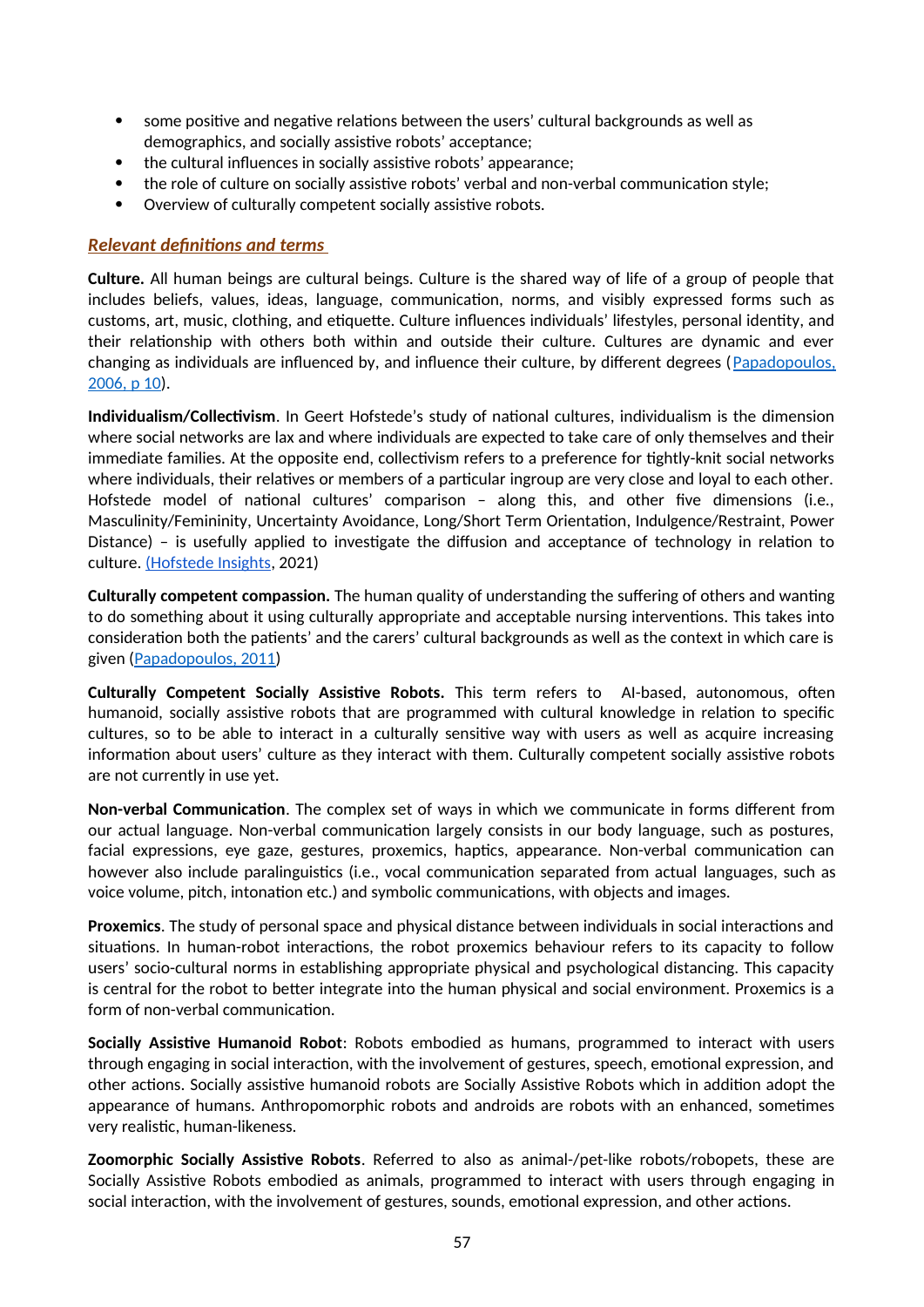#### *What the research says*

- **Papadopoulos, I. (2018).** *Culturally Competent Compassion***. Routledge.** A very useful and accessible book that brings together crucially important topics of cultural competence and compassion for the first time. The book defines "culturally competent compassion" as the ability to understand the suffering of others and wanting to do something about it using culturally appropriate and acceptable caring interventions. It also explores how to practise culturally competent compassion in healthcare settings. Available [here](https://www.routledge.com/Culturally-Competent-Compassion-A-Guide-for-Healthcare-Students-and-Practitioners/Papadopoulos/p/book/9781138674905).
- **CARESSES project [website,](url:%20http://caressesrobot.org/en/category/research/)** in particular the project research output. Below, a **selection of 3 articles** stemming from this project is provided:
	- o **Papadopoulos, I. and Koulouglioti, C. (2018) The Influence of Culture on Attitudes Towards Humanoid and Animal-like Robots: An Integrative Review.** *Journal of Nursing Scholarship***, Special Issue 2018 Nov;50(6):653-665.** This integrative review shows that culture influences attitudes and preferences towards humanoid and animal-like robots, particularly in relation to non-verbal behaviours and communication styles, with people being more accepting of a robot that behaved more closely to their own culture. Available [here](https://www.researchgate.net/publication/327069354_The_Influence_of_Culture_on_Attitudes_Towards_Humanoid_and_Animallike_Robots_An_Integrative_Review_IN_PRESS_Full_reference_will_be_provided_after_the_publication).
	- o **Papadopoulos, I., Koulouglioti, C., Lazzarino, R. and Ali, S. (2019) Enablers and barriers to the implementation of socially assistive humanoid robots in health and social care: a systematic review.** *BMJ Open***, 10(1).** This systematic review article concludes that available evidence related to implementation factors of socially assistive humanoid robots for older adults is limited but promising, mainly focusing on aspects at the individual level and exploring the acceptance of this technology. Investigation of elements linked to the environment, organisation, societal and cultural milieu, policy, and legal framework is necessary. Available [here.](https://bmjopen.bmj.com/content/bmjopen/10/1/e033096.full.pdf)
	- o **Bruno, B., Recchiuto, C., Papadopoulos, I., Saffiotti, A., Koulouglioti, C., Menicatti, R., F. Mastrogiovanni, F., Zaccaria, R., Sgorbissa A. (2019) Knowledge Representation for Culturally Competent Personal Robots – Requirement, design principles, implementation, and assessment,** *International Journal of Social Robotics***, 11(3), pp. 515-538.** Culture, intended as the set of beliefs, values, ideas, language, norms, and customs which compose a person's life, is an essential element to know by any robot for personal assistance. Culture, intended as that person's background, can be an invaluable source of information to drive and speed up the process of discovering and adapting to the person's habits, preferences, and needs. This article discusses the requirements posed by cultural competence on the knowledge management system of a robot. Available [here](https://www.researchgate.net/publication/330691365_Knowledge_Representation_for_Culturally_Competent_Personal_Robots_Requirements_Design_Principles_Implementation_and_Assessment).
- **Lim, V., Rooksby, M. and Cross, E.S. (2021) Social Robots on a Global Stage: Establishing a Role for Culture During Human–Robot Interaction,** *International Journal of Social Robotics***, 13, pp. 1307– 1333.** Robotic agents designed to assist people across a variety of social and service settings are becoming increasingly prevalent across the world. Authors synthesise two decades of empirical evidence from human-robot interaction (HRI) research to focus on cultural influences on expectations towards and responses to social robots, as well as the utility of robots displaying culturally specific social cues for improving human engagement. Findings suggest complex and intricate relationships between culture and human cognition in the context of HRI. The studies reviewed transcend the often-studied and prototypical east-west dichotomy of cultures and explore how people's perceptions of robots are informed by their national culture as well as their experiences with robots. Many of the findings presented in this review raise intriguing questions concerning future directions for robotics designers and cultural psychologists in conceptualising and delivering culturally sensitive robots. Authors highlight the critical role of culture in mediating efforts to develop robots aligned with human users' cultural backgrounds and argue for further research into the role of culturally-informed robotic development in facilitating human-robot interaction. Available [here.](https://link.springer.com/article/10.1007%2Fs12369-020-00710-4)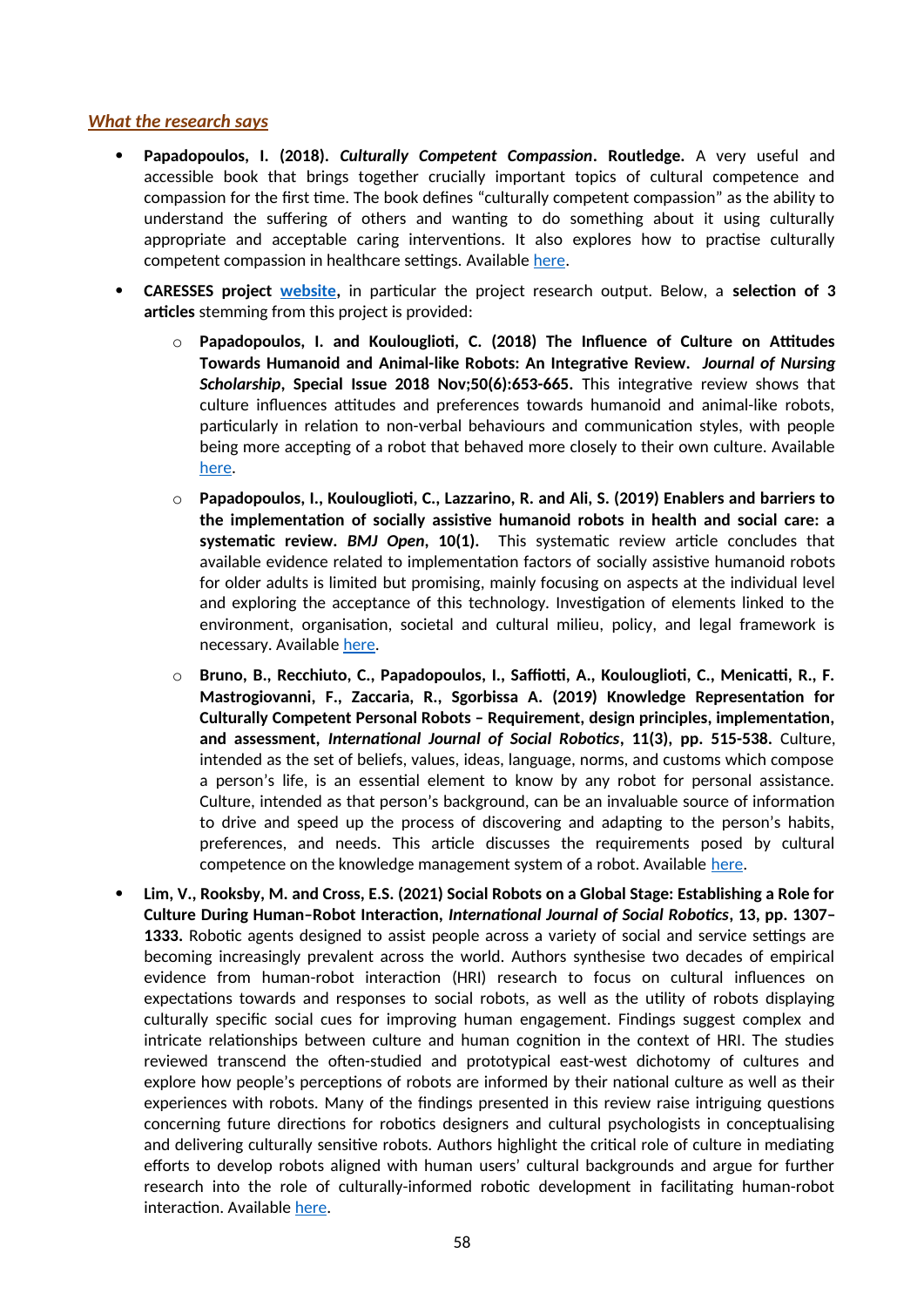- **He, M. and Lee, J. (2020) Social culture and innovation diffusion: a theoretically founded agentbased model,** *Journal of evolutionary economics* **30 (1109-1149).** Social culture (i.e., individualism, power distance, and uncertainty avoidance from Hofstede's cultural dimension theory) directly affects the small-world network structure and individual characteristics. The authors explore how the characteristics of innovation influence the diffusion process. Authors find that individualism positively affects the diffusion speed in the early stage, whereas uncertainty avoidance and power distance have negative effects on innovation diffusion. The characteristics of innovation affect its diffusion when the uncertainty avoidance is high. However, when both uncertainty avoidance and individualism are low, the effect of innovation on diffusion is restricted. Available [here](https://link.springer.com/article/10.1007/s00191-020-00665-9).
- **Samuel, S. (2020) Robot priests can bless you, advise you, and even perform your funeral. AI religion is upon us. Welcome to the future, VoX.** Magazine article, with several videos linked to it, which covers the innovative use of robots in the role of religious leaders. Available [here](https://www.vox.com/future-perfect/2019/9/9/20851753/ai-religion-robot-priest-mindar-buddhism-christianity).

## *What do national legislation and international/European treaties and conventions say on the topic?*

- **Pasikowska-Schnass, M. (2020). Digital culture − Access issues. Briefing, EPRS European Parliamentary Research Service.** The article discusses how digital shift has touched all aspects of human activity, and culture is no exception. Cultural assets and works have been digitised and digital technology has become a tool for novel creations. Digital born works have enriched the resources available to those interested in culture. Technology has huge potential to facilitate and democratise access to cultural resources. However, certain technical conditions are required to allow access to these cultural resources, for example webpages devoted to digitised cultural heritage and its hidden treasures as well as those devoted to novel creations. These conditions include an internet infrastructure, computers, tablets, or, more frequently, a smartphone − all of which has a price tag. Moreover, the deployment of such infrastructure needs to be evenly distributed so as to provide equal and democratic access to cultural resources − which is not yet the case. Available [here](https://www.europarl.europa.eu/RegData/etudes/BRIE/2020/651942/EPRS_BRI(2020)651942_EN.pdf).
- **Kulesz, O. (2016). The impact of digital technologies on the diversity of cultural expressions in Spain and Hispanic America, UNESCO.** The article arges that, in the past two decades, digital technologies have transformed the cultural scene profoundly. New forms of creation, production, distribution, access, and participation have revolutionized entire industries, such as book publishing, music, and film. Changes have brought both opportunities and challenges to the creative chain, in a process that has affected both the Global North and South. As the author aims to show, digital technologies have a significant impact on the landscape of opportunities, barriers, and policies associated with the protection and promotion of the diversity of cultural expressions in the digital era is highly complex. Following examination, new technologies cannot be said to be either positive or negative in themselves, the author maintain, but instead can be regarded as both an advantage and a challenge, depending on how they are applied in each context. Public policies have a decisive influence in defining the outcome in either direction. Available [here.](https://en.unesco.org/creativity/sites/creativity/files/sessions/10igc_inf4_the_impact_of_digital_technologies_octavio_kulesz_en.pdf)
- **Care Quality Commission (2019). The State of health and social care in England 2018/19.** The report mentions potential inequalities and issues that need to be considered, such as users' language and culture. The potential benefits of technological innovation are also outlined in this report. Additionally, the report outlines concerns about ethics and data protection. These barriers have been highlighted by staff, e.g., including attitudes of some staff towards technology (e.g., scepticism), and perceived complexity of adopting new technologies (including concerns about existing infrastructure). Available [here](https://www.cqc.org.uk/sites/default/files/20191015b_stateofcare1819_fullreport.pdf).
- **Future Advocacy and Welcome Trust (2018). Ethical, social and political challenges of artificial intelligence in health.** This report describes several use cases and settings and outlines several ethical, social, and political challenges associated with AI use. Key themes are consent, fairness, and rights. Available [here.](https://wellcome.org/sites/default/files/ai-in-health-ethical-social-political-challenges.pdf)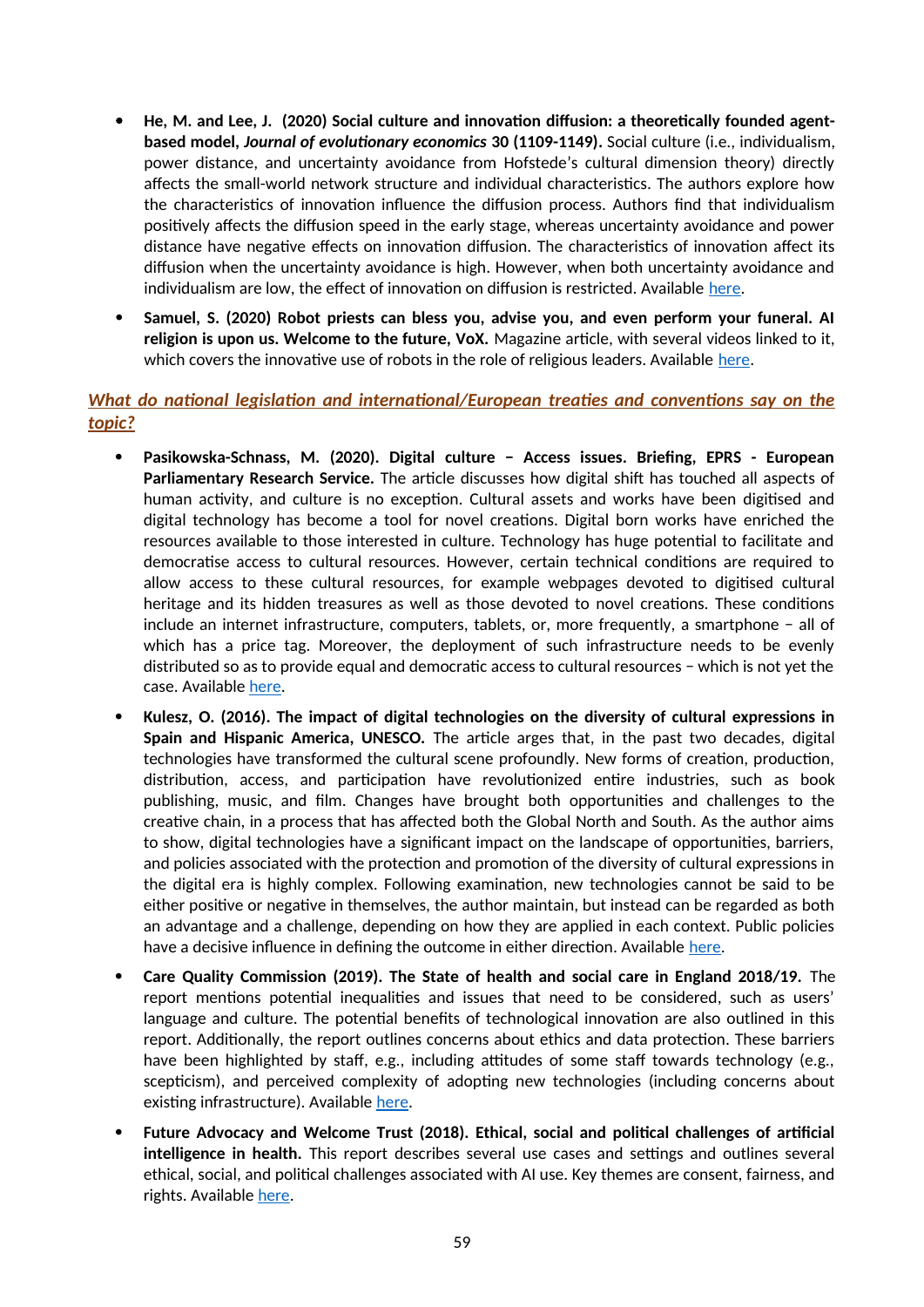## **PRACTICAL COMPONENT**

## *Learning Activities*

Activity 1: Turn that Socially Assistive Robot into a culturally competent one! – a human-robot interaction scenario.

- Participants are asked to read through a hypothetical scenario where the user's English cultural background, together with other factors related to their health, religious inclination, and age, is not considered when implementing socially assistive robots in care.
- Participants are then asked to identify problematic situations in the scenario and rewrite the scenario so that the users' cultural background is taken into account.
- Participants are finally encouraged to share their rewritten scenarios on the discussion board of the social platform for collaborative learning, reflect upon fellow participants' scenarios, and provide feedback to at least one other participant.
- In order to prepare for this activity, participants are invited to read the 'Aims, Relevant Definitions and Terms' and 'What the research says' sections (see above).
- Resources needed: Word or similar software for writing, social platform for collaborative learning.
- Duration of activity: 20 minutes.

#### *Human-robot interaction scenario.*

Jane, a clinical nurse practitioner, is taking care of Mrs Davis. Mrs Davis is a retired English teacher who normally lives on her own. She has one daughter. Mrs Davis has Type II diabetes, she is an active member of her local church, and she likes gardening. However, during the last couple of months, her daughter has realised that she is getting forgetful. The night before, Mrs Davis called her daughter frantically in the middle of the night asking whether or not she had missed her granddaughter's birthday. She couldn't remember what day it was and she was afraid. These episodes were getting more frequent. Jane suggested to Mrs Davis' daughter that her mother could benefit from a humanoid socially assistive robot that can provide 24/7 monitoring and support. The robot is brought to the house. It is programmed with a generic support package for assisting older adults. In the morning the robot offers Mrs Davis options for breakfast, like coffee and a muffin, whereas for lunch it suggests a pizza, and for dinner, on a Friday, a beef stew and a carrot cake for dessert. In the morning, the robot wakes up Mrs Davis at the time set, by standing very close to her bed and by playing electronic music tunes. Later on, Mrs Davis tells the robot that she is bored, and the robot suggests watching some sports, mentioning basketball and judo, or play some games, such as Sudoku and Go. In the evening, when Mrs Davis asks the robot to call her family, it places a call with Mrs Davis' cousin living in Madrid. The robot is not learning from Mrs Davis different requests and corrections, and it is not asking open questions, with the result that she grows more confused and frightened by the SAHR, which, furthermore, has a tiny head, small eyes, and huge arms and hands.

Activity 2: Design your own culturally competent socially assistive robot.

- Participants are asked to reflect on how the cultural background of patients/clients may influence their expectations towards socially assistive robots' appearance and communication style.
- Participants are asked to share their idea which could be a drawing, a photograph, or 500 words text, with fellow participants in the discussion area of social platform for collaborative learning.
- Participants are invited to read the 'Aims, Relevant Definitions and Terms', and 'What the research says' sections (see above) to prepare for this activity.
- Resources needed: Word or similar software for writing, social platform for collaborative learning.
- Duration of activity: 15 minutes.